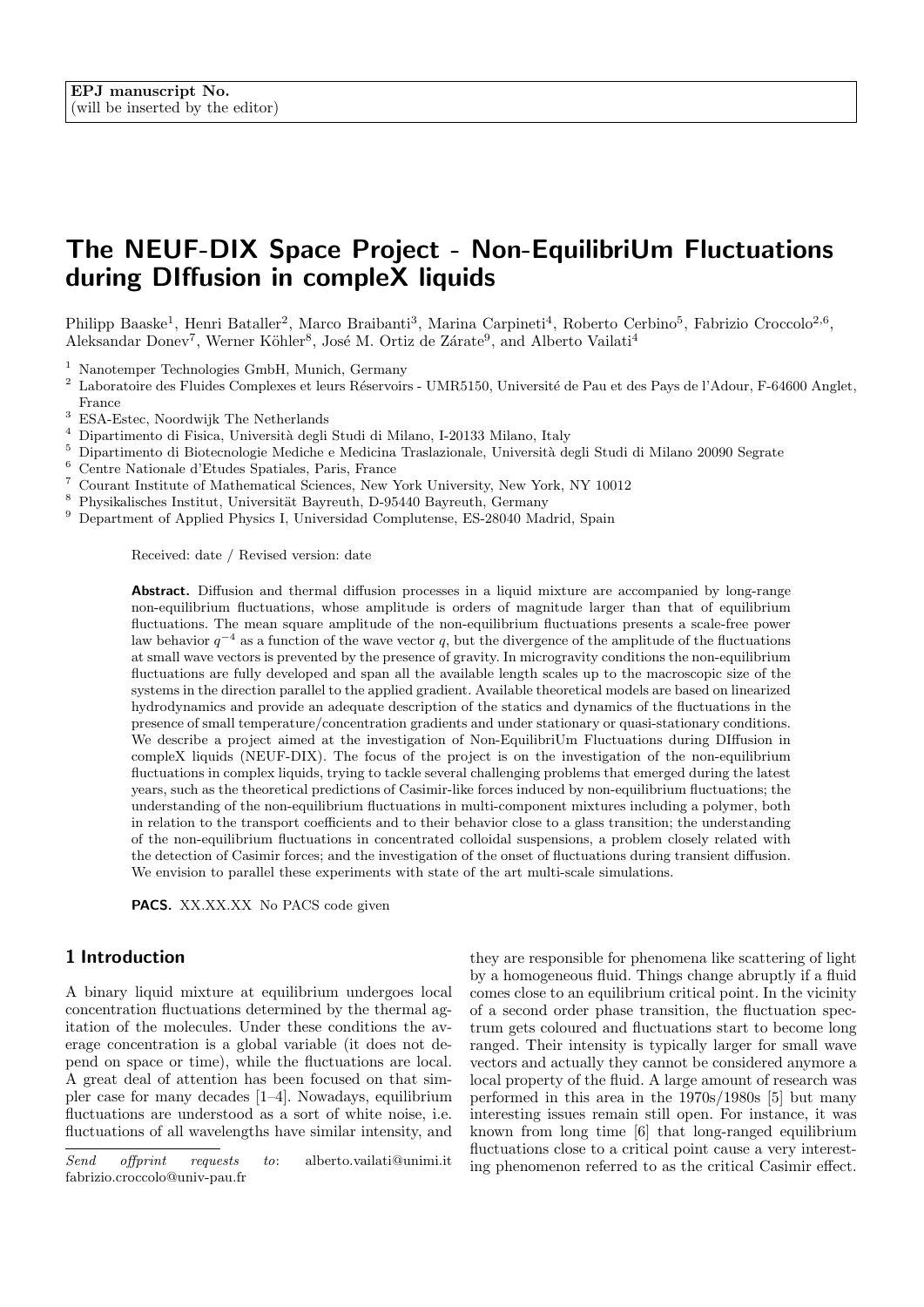However, its existence has been experimentally verified only quite recently [7].

During the past twenty years, however, the interest of science moved towards the complex phenomenology of non - equilibrium fluctuations (NEFs), beginning with their first theoretical prediction [8, 9] for simple liquids under the action of a temperature gradient, and the recognition of their important role in all diffusive processes [4]. Linearized fluctuating hydrodynamics provides a satisfactory description of NEFs in binary liquid mixtures [10, 11], that found experimental confirmation in several experiments, both on Earth [12–19] and in microgravity [20–22]. However, theory and experiments refer only to ideal conditions as for example stationary states, small gradients, and diluted systems. In recent years a number of theories [23–28] and some preliminary experiments [29–31] have indicated the importance of a deeper understanding of NEFs in more general cases.

In this paper we will present a project to investigate Non-EquilibriUm Fluctuations during DIffusion in compleX liquids (NEUF-DIX Project) in the absence of gravity. The aim is to perform experiments in conditions that cannot be easily tackled by theoretical models, such as transient diffusion, concentrated samples, multi-component mixtures and large gradients. The focus of the project is on the investigation of non-equilibrium fluctuations in complex liquids, because of the rich phenomenology that can be attained by tuning the interactions in such systems. Since gravity quenches long-wavelength non-equilibrium fluctuations, we stress the potential interest in performing this kind of experiments under microgravity conditions in order to fully exploit the scale-free behavior of the fluctuations.

The goal of the project is to deal with several challenging problems that emerged during the latest years, such as:

- i) the theoretical prediction of Casimir-like forces induced by non-equilibrium fluctuations [23, 24, 26, 27];
- ii) the understanding of the non-equilibrium fluctuations in multi-component mixtures, in relation to the transport coefficients [32, 33];
- iii) the understanding of the non-equilibrium fluctuations in polymer solutions, in relation to their behavior close to a glass transition [34, 35];
- iv) the understanding of the non-equilibrium fluctuations in concentrated colloidal suspensions [36, 37, 31], a problem closely related with the detection of Casimir forces;
- v) the investigation of the onset of fluctuations during transient diffusion [21].

These experiments will be accompanied by state of the art multi-scale simulations [38, 39].

We propose to utilize a single versatile shadowgraph apparatus similar to the one built for the GRADFLEXmixture experiment, flown successfully in 2007 on-board the Russian satellite FOTON M3 [40, 20, 41, 22]. This instrument is able to acquire images of refractive index fluctuations in a liquid sample subjected to a thermal stress. In fact, imposing an external temperature gradient is the easiest and technically simpler way of maintaining a nonequilibrium steady state in a liquid, although in many instances on ground, this is not possible due to convection.

In the next paragraphs we review the present understandings in the field of NEFs, and we report the most interesting recent theoretical and experimental results, enlightening the open questions and the experimental needs. We will briefly outline how the NEUF-DIX project aims at reaching a fundamental understanding of NEFs, and bridge the gap towards practical applications through the development of diagnostic tools aimed at the measurement of thermophysical properties from non-equilibrium fluctuations.

# 2 Non equilibrium fluctuations

In the presence of a macroscopic gradient (of concentration or temperature), the thermodynamic variables exhibit non equilibrium fluctuations that are drastically different from equilibrium ones  $[8-11, 4]$ . First, the intensity of NEFs is strongly enhanced compared with the equilibrium ones. This enhancement can be as large as several orders of magnitude, depending on the accessible wave numbers and is only affected by the gravity force [42, 16, 43] and by the finite size of the sample [44, 20, 30, 25]. The strong influence of gravity is apparent from Fig. 1, comparing the fluctuations on Earth and in Space during the diffusion of a polymer solution of polystyrene in toluene [20]. A second important feature of non-equilibrium fluctuations is that they are always long-ranged, whatever the distance from critical conditions.

The statistical analysis of non-equilibrium fluctuations shows that their mean square amplitude exhibits a  $q^{-4}$ power law behavior, while at small wave-vectors gravity makes it saturate at a constant value [4, 45]:

$$
\left\langle |\delta c(q)|^2 \right\rangle_{\text{NE}} = \left\langle |\delta c|^2 \right\rangle_{\text{EQ}} \frac{\nabla c}{\nabla c_g} \frac{1}{1 + \left(q/q_{RO}\right)^4} \tag{1}
$$

Here  $\langle |\delta c|^2 \rangle$  $_{\rm EQ}$  is the mean square amplitude of equilibrium concentration fluctuations, c is the concentration of the mixture,  $\nabla c_q$  is the concentration gradient determined by barodiffusion on Earth, and  $q_{RO}$  is the rolloff wave-vector marking the transition between the two regimes:

$$
q_{RO} = \left(\frac{\beta g \nabla c}{\nu D}\right)^{\frac{1}{4}} \tag{2}
$$

where g is the acceleration of gravity,  $\nu$  the kinematic viscosity, D the diffusion coefficient and  $\beta$  the solutal expansion coefficient. In the absence of gravity the only physical effect preventing the divergence of the amplitude of fluctuations at small wave-vectors is the finite size of the sample. The relaxation of the fluctuations occurs by diffusion at large wave-vectors, while it is determined by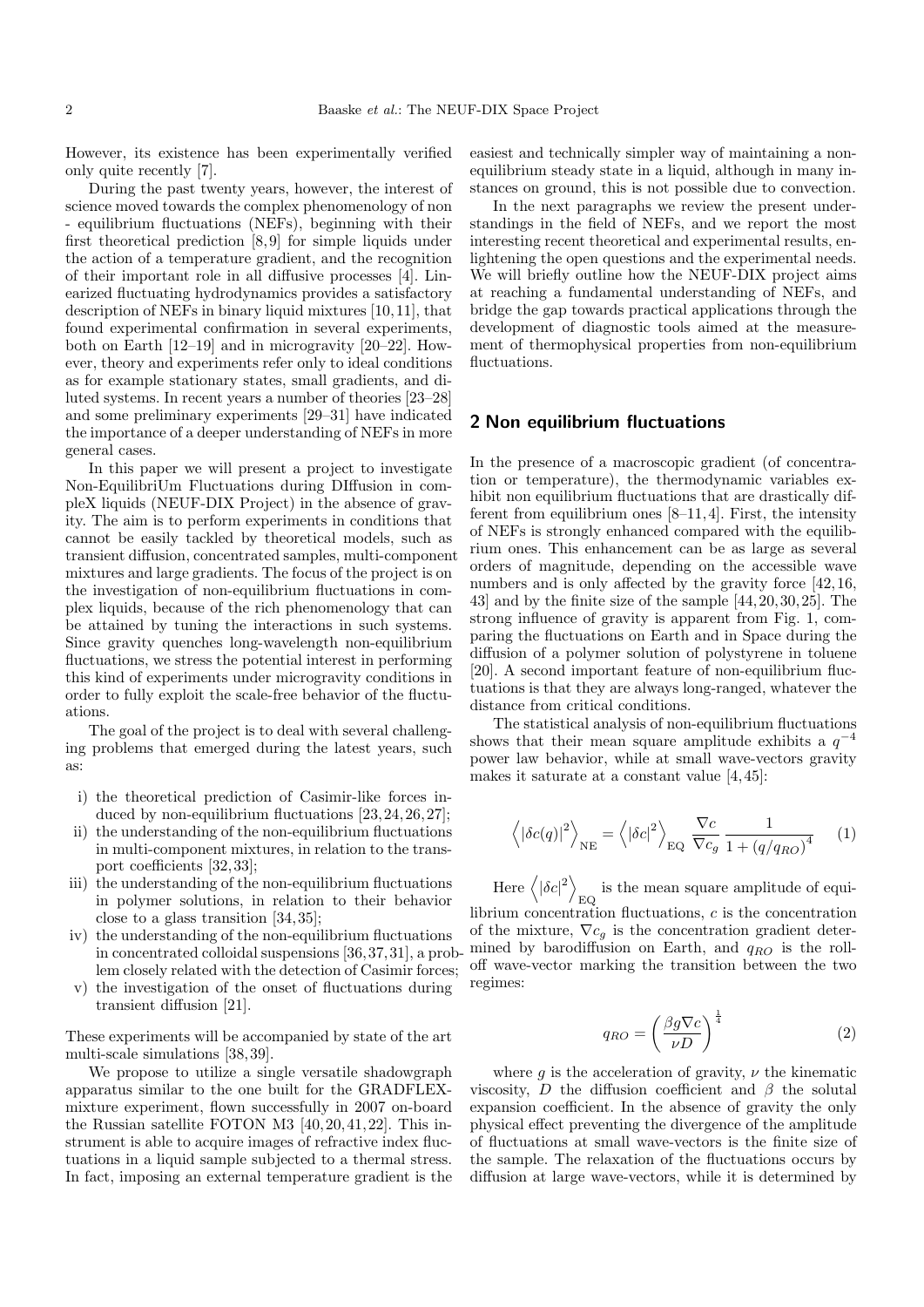

Fig. 1. False color maps of non-equilibrium concentration fluctuations during a diffusion process taking place on Earth (left) and in Space (right). The side of each image is about 4mm in real space. Image courtesy of ESA/GRADFLEX Team [20]

buoyancy at smaller wave-vectors. The corresponding relaxation time also exhibits a crossover in correspondence to  $q_{RO}$ :

$$
\tau(q) = \frac{1}{Dq^2 \left[1 + \left(\frac{q_{RO}}{q}\right)^4\right]}.\tag{3}
$$

A true understanding of the physics behind nonequilibrium fluctuations has only gradually developed in the last couple of decades. NEFs are closely related to the transport properties of the fluid [46, 32, 47, 48]. This is why from the analysis of NEFs one can determine simultaneously all transport coefficients [32, 49]. These properties control the physico-chemical processes taking place inside the system and, hence, the observation of NEFs is particularly well-suited to probe the competition between the different mechanisms (diffusion, buoyancy, confinement...) contributing to the dynamics of the system [30]. In this sense one can think at nonequilibrium fluctuations as a probe to investigate the fluid behavior. In a single shot measurement one can obtain a wealth of information about the system. This is particularly true for complex fluids, where additional features and physical mechanisms may be present, such as particles of different size, colloidal interactions, glass transitions, and so on. Non-equilibrium fluctuations are also the seed of convective motions in the presence of gravity [43]. Investigating them in microgravity can thus unveil the mechanism behind the onset of convection without the masking effect of convection itself.

# 3 The NEUF-DIX project

The aim of the NEUF-DIX project is the investigation of non-equilibrium fluctuations associated to diffusion in complex liquids. The objectives of the project involve both the fundamental understanding of non-equilibrium fluctuations and the development of diagnostic tools based on the fluctuations (Fig. 2). So far, theoretical models able to describe the properties of non-equilibrium fluctuations have been developed only for ideal conditions like steady states, small gradients, and high dilutions [4]. Several experiments have shown the desirability of a deeper understanding of non-equilibrium fluctuations under non-ideal conditions, such as large concentrations, large gradients and time dependent processes [34, 37, 21, 31]. The available theoretical models rely mostly on linearized hydrodynamics, but several recent theoretical works have shown the importance of second order terms, which give rise to nonlinear effects such as the non-equilibrium Casimir Forces [23, 24, 26, 27, 6]. Beyond their relevance in several natural and technological processes, complex liquids represent the ideal system to investigate non-equilibrium fluctuations, due to the opportunity of tuning the microscopic size of the system and the range of the interaction, together with the typical diffusive timescales [17, 18, 36, 37, 20, 21, 31]. One of best tools to investigate complex liquids is represented by light scattering. Recently, several near field scattering techniques have been developed [50–53], which represent rugged and reliable alternatives to more traditional far-field light scattering techniques [54]. These near field techniques are able to operate at the small wave vectors required for the investigation of non-equilibrium fluctuations and have been recently used effectively in the GRADFLEX [40, 20–22] and SODI-COLLOID [55, 56] experiments performed under microgravity conditions.

The fact that the amplitude and relaxation time of non-equilibrium fluctuations depend on the Soret and diffusion coefficient has recently suggested the opportunity of using the fluctuations to achieve a rapid assessment of the transport coefficients of a multicomponent liquid mixture [32, 57, 22]. Therefore, a further goal of the NEUF-DIX project is the development and refinement of diagnostic tools based on non-equilibrium fluctuations to characterize the thermo-physical properties of complex liquid mixtures.

The NEUF-DIX project is strongly based on the important results coming from recent experiments and theoretical models, which fit the general concept of project: non-equilibrium concentration fluctuations in complex liquids under non-ideal conditions. These recent works present several aspects that need to be further investigated and that might find an answer through ad hoc comparative experiments. Due to the strong amplification or quenching effect determined by gravity on long wavelength fluctuations [42, 15, 16, 45, 18, 19, 43, 30], these experiments would greatly benefit from microgravity conditions.

### 3.1 Casimir forces in equilibrium and out of equilibrium

When fluctuations are spatially long-ranged their intensity is affected by the presence of boundaries. Likewise, the presence of such long-ranged fluctuations affects the boundaries, inducing forces on them. These effects are generically known as Casimir forces, because they were originally described by Casimir for fluctuations in the electromagnetic field [58]. When a fluid or a fluid mixture are in global thermodynamic equilibrium, fluctuations are only long-ranged in the close vicinity of the respective critical points. Hence, since the beginning of the studies on critical phenomena, it was predicted the existence of critical Casimir forces when a fluid is close to an equilibrium critical point [6]. However, fluctuation-induced forces are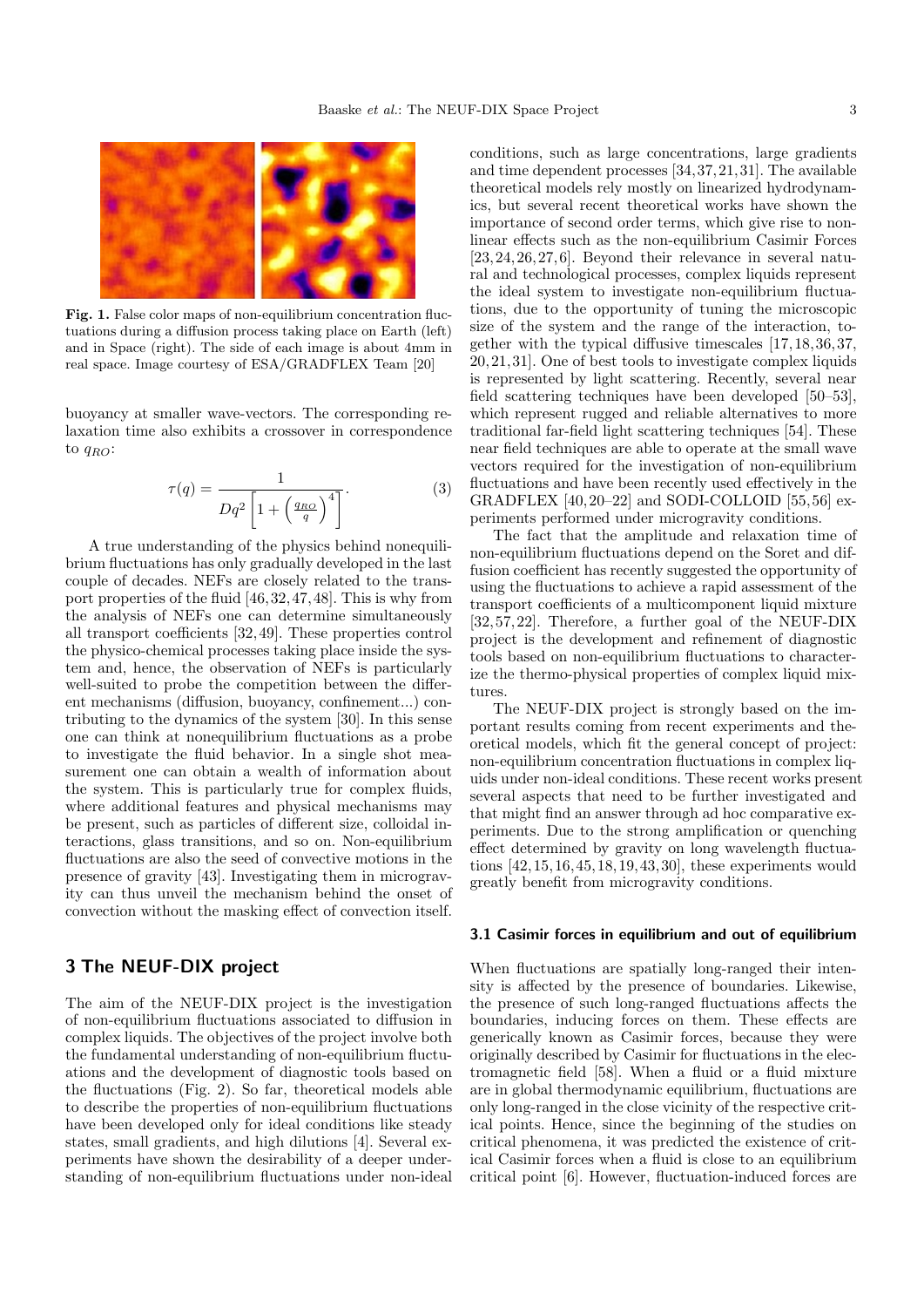

Fig. 2. Overall conceptual scheme of the Neuf-dix space project. The project aims at investigating both the fundamental and applicative features of non-equilibrium fluctuations during diffusion processes occurring under non-ideal conditions

quite feeble and it took a long time to experimentally verify, beyond any doubt, the existence of these fluctuationinduced forces [7, 59]. The experimental study of equilibrium critical Casimir forces has expanded notably in latter years, including space research [55] where have been used to tune colloid aggregation in the SODI-COLLOID experiment, without studying the fluctuations themselves.

In parallel to these developments in equilibrium fluctuations, it has by now been well established that thermal fluctuations in fluids in non-equilibrium steady states are anomalously large and very long ranged [8, 9, 4]. The most studied case is a quiescent binary mixture in which the presence of a uniform temperature gradient induces a steady concentration gradient ∇c through the Soret effect. The intensity of NE fluctuations is given in that case by Eq. 1 that, in the absence of gravity, diverges as  $q^{-4}$ when  $q \to 0$ . Correspondingly, in real space, the correlation length encompasses the whole spatial extension of the system [60]. Note that this is a generic result, not limited to the close vicinity of a critical point as is the case for equilibrium fluctuations.

As a consequence of this long-ranged nature of nonequilibrium fluctuations, recent theoretical research predicted the existence of a novel, yet unobserved, nonequilibrium Casimir effect that should be much more intense than the equilibrium critical one [23, 24]. A detailed theoretical evaluation of this novel NE Casimir force is complicated by the non-existence of an out of equilibrium free energy, and by the necessity of accounting for realistic boundary conditions. The first difficulty is overcome by evaluating a fluctuation-induced density profile by expanding up to second order in the fluctuations, and later computing a Casimir pressure by using mass conservation [27], the final result being proportional to the mean-square NE fluctuations [23, 24]. Incorporation of boundary conditions implies modifications to autocorrelations like those of Eq. 1, allowing them to be inverted to real space and to compute profiles of mean-square fluctuations in concentration or temperature meaningfully. As an example of these calculations, Fig. 3 shows the real-space mean-square NE concentration fluctuations, corresponding to Eq. 1 in microgravity conditions, once realistic boundary conditions are



Fig. 3. Normalized mean-square value of the concentration fluctuations as a function of the (dimensionless) distance to the bounding plates  $z \in [-0.5, 0.5]$ . The arrows indicate the average value in the layer, from which the corresponding NE Casimir pressure is evaluated.

implemented [25]. As explained above, the corresponding NE Casimir pressure is evaluated from the average value in the layer, indicated by arrows in the same Fig. 3.

It is obvious that a key open scientific question is the experimental verification of the existence and intensity of this novel non-equilibrium Casimir effect that is so far unavailable. The space shadowgraph apparatus we envision is ideal for performing such an analysis. The most likely method for detecting the presence of fluctuation-induced forces would be by using colloidal particles as probes. In this respect, microgravity conditions are essential to minimize gravitational sedimentation, a mechanism that competes with (and masks) the non-equilibrium Casimir force.

We finalize this section by noting that it seems reasonable, as a first step towards the experimental verification of NE Casimir forces, to complete previous studies of critical Casimir forces in microgravity [55], focusing this time on the investigation of these equilibrium fluctuationinduced forces rather than on their effects.

### 3.2 Complex fluids

As a consequence of a large amount of theoretical and experimental work, many aspects of the behaviour of nonequilibrium fluctuations in binary liquid mixtures are currently well understood [4]. Most systems encountered in nature and technology are, however, truly multicomponent and/or contain a significant number of constituents of different molecular weight and size. Examples of these complex fluids are crude oil reservoirs, solutions of electrolytes and polyelectrolytes, solutions of polydisperse polymers, stabilized colloidal dispersions, and biological systems – to mention only a few. The experimental investigation of NEF in complex fluids has been rather limited and focused mostly onto dilute polymer solutions [17,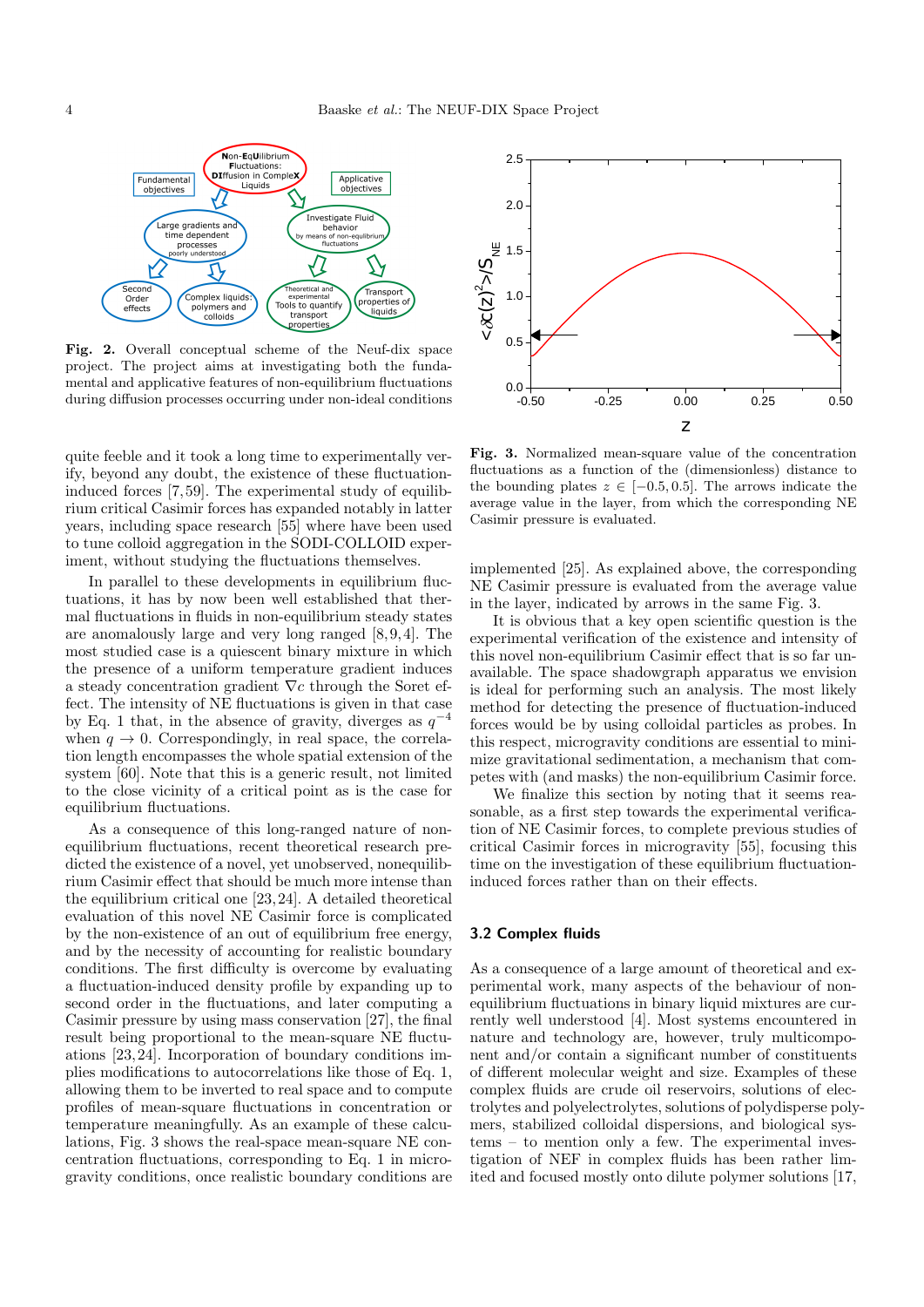20–22] and dilute colloidal suspensions [36, 37]. Only very recently experimentalists became interested in dense colloidal suspensions [31], a promising experimental field, almost unexplored also from the theoretical point of view. In fact, the only available theory for concentration NEF in a dense colloid was published in 1994 by Schmitz [61] and much can be done in this respect with new approaches such as for instance Dynamic Density Functional Theory [38]. More recent is also the interest for ternary binary mixtures, driven and inspired by the international DCMIX project of ESA and Roscosmos [62, 63]. Since both the experimental and theoretical difficulties increase considerably with the number of constituents, ternary systems are a natural choice for the next step beyond binaries: they already show characteristic features of truly multicomponent systems, such as cross diffusion, diffusion barriers or osmotic diffusion. On the other hand, they are still accessible in well-designed experiments and the number of independent diffusion coefficients stays manageable, albeit it increases from one to foursix n compared to binaries [64–66]. The investigation of ternary mixtures including a polymer is also very interesting for large polymer concentration close to the glass transition, where the effect of the entanglement and of the slowing down of the dynamics is expected to severely affect the properties of nonequilibrium fluctuations.

# 3.2.1 Non-equilibrium fluctuations in a ternary mixture including a polymer

The first empirical investigation on ternary mixtures in microgravity conditions has been provided by the experiments performed during the SCCO mission on-board the Russian FOTON M3 in 2007 [67–70,49] and the DCMIX  $#1$  campaign on-board the ISS in 2011 [62]. One of the outputs of these first experiments was that obtaining all the values of the mass diffusion coefficient matrix is quite difficult for mixtures of three similar molecules due to the fact that the two eigenvalues of the matrix are quite similar. Under these conditions it is thus difficult to separate the two eigenvalues and, in turn, almost impossible to get the cross-diffusion terms, i.e. the off-diagonal coefficients. Consequently, one ideal system for studying ternary mixtures is a mixture including at least one component with rather different molecular weight, like a mixture of Polystyrene (PS) dissolved in a binary mixture as a solvent, like the toluene/n-hexane one. In this case the two eigenvalues of the mass diffusion coefficient matrix are well separated and they can be quite well distinguished. For non-equilibrium fluctuations in a ternary mixture theory is currently available only for microgravity [33]. A further extension of the theory to the presence of gravity will be published on another paper on this same issue [71]. The theory will also need including the effect of confinement, even if analytical solutions cannot be obtained as in the case of binary mixtures [30].

One sample of PS/toluene/n-hexane has been selected for the future DCMIX #4 mission. As stated, the choice of



Fig. 4. Experimental decay times of NEFs in a ternary mixture of Polystyrene-toluene-hexane stressed by a temperature gradient. Three distinct time decays are clearly observable. Here  $\tau_1$  corresponds to the fastest mode, a thermal one;  $\tau_2$  to the intermediate one, the concentration mode for the two liquid components; and  $\tau_3$  corresponds to the slowest mode, the concentration mode for the Polystyrene in the binary solvent. Details of this preliminary measurement are provided in another paper on this same issue. Dashed lines represent theoretical relaxation times.

a mixture of a polymer plus two molecular liquids is dictated by the need of having more distinguishable (more different) eigenvalues of the mass diffusion matrix (see Fig.4). For the NEUF-DIX project we plan to take advantage of the recording and storage of large data-sets to perform an improved statistical analysis (Bayesian inference, see Sect. 3.2.3). The combination with a Monte Carlo model based on computational fluctuating hydrodynamics [39] will allow extracting a full probability distribution of the transport coefficients of the mixture, instead of just error bars. This kind of analysis maximizes the use of experimental information without throwing away data by replacing high-dimensional data sets with fitted curves. Moreover the SODI diagnostics used for DCMIX only allows observing the concentration profiles inside the fluid slab, therefore detecting only the mass diffusion and Soret coefficients of the ternary mixture. By investigating NEFs we have demonstrated to have direct access to all the physical phenomena involved in the diffusive processes (mass diffusion, Soret, thermal diffusivity coefficients and viscosity [32, 49]), therefore we will get more insight in the diffusion and thermodiffusion processes in a ternary system. Microgravity conditions are essential for the measurement of transport coefficients to suppress spurious effects generated by convective motions induced by temperature and concentration gradients on Earth.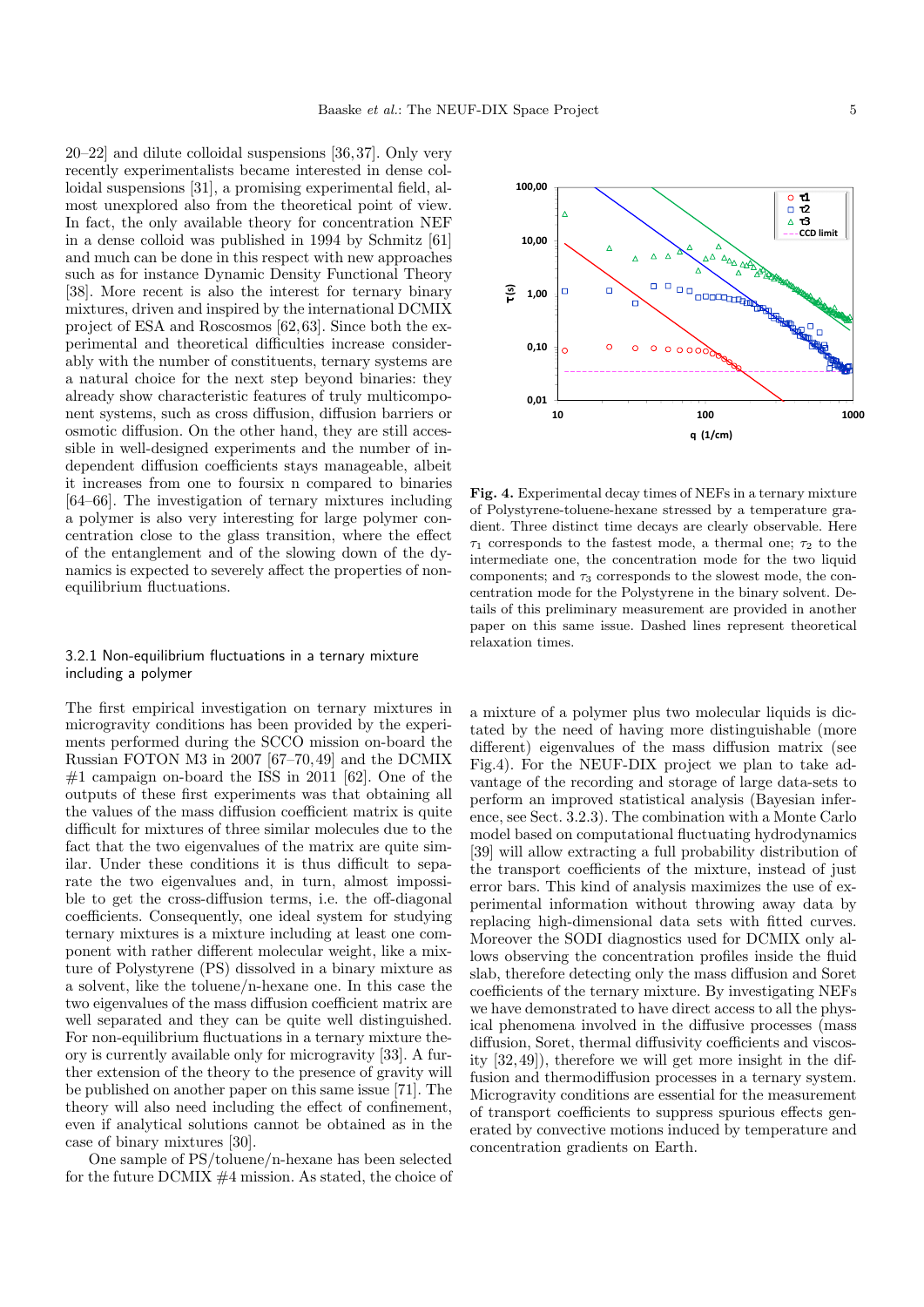

Fig. 5. Thermodiffusion coefficient  $D_T$  and glass transition temperature  $T_g$  as a function of polymer concentration for polystyrene in toluene according to Ref. [72]. The legends give the molar mass of the polymer. Ther literature data of Zhang et al. are from Ref. [73].

# 3.2.2 Glass transition in a ternary mixture including a polymer

The viscosity of a polymer solution and the values of certain diffusion coefficients can be tuned over an extremely wide range by comparatively minor modifications, such as changes of the concentration and/or the molar mass of the polymer. The underlying mechanisms and their consequences shall briefly be discussed in the following.

In a multicomponent mixture with a high glass transition temperature difference between the individual components, the glass transition of the mixture can be approached not only along the temperature but also along one of the composition axes. In a solution of a polymer (e.g. polystyrene) in a mixed solvent (e.g. toluene and benzene), the composition of the solvent can be varied without significantly affect the local friction and the macroscopic shear viscosity. An increase of the polymer concentration and/or an increase of the chain length, however, increases the macroscopic shear viscosity due to chain entanglement already in the semidilute regime, where the microscopic friction acting on the length scale of a polymer segment still retains its dilute solution value [74]. A further increase of the polymer concentration eventually leads to an increase of the glass transition temperature  $T_g$  and, thus, brings the system closer to the glass phase. This results in a dramatic increase of the local friction coefficient, which, in turn, enslaves and slows-down all subsequent diffusive and viscoelastic dynamics of the system.

affects both the isothermal Fickian and the thermodiffusion coefficients. As already shown for a polymer in a single solvent, both D and  $D_T$  decay by many orders of magnitude at high polymer concentration (Fig. 5). However, local friction cancels out in the Soret coefficient, which nicely follows the concentration scaling predicted by the blob model [34, 35]. This cancellation of friction resembles the situation observed in metals for the constant ratio between electronic thermal and electrical conductivity, known as the the Wiedeman-Franz law [75].

The slowing-down of diffusive transport by the glass transition is in sharp contrast to the critical slowing-down near a consolute critical point, where the Soret coefficient diverges whereas the thermodiffusion coefficient remains unaffected [76]. One goal of the NEUF-DIX project is to investigate how glass transition and chain entanglement affect non-equilibrium temperature and concentration fluctuations.

#### 3.2.3 Dense colloidal suspensions

Ref. [31] offers an example of the possible surprises that may arise from the study of NEF in dense colloidal suspensions, where non-local and memory effects are present. The authors developed a novel sample cell, based on liquid bridging, that allowed them to study the giant concentration NE fluctuations arising when a dense aqueous colloidal suspension is let diffuse into an overlying layer of pure water under isothermal conditions. Using a thin sample layer is quite important. In fact, the time constant characterizing isothermal diffusion is of order  $L^2/D$ , where  $L$  is the sample thickness and  $D$  is the diffusion coefficient of the colloidal particles. Being D rather small for typical colloids, the only way to keep the experimental times reasonable is to use thin samples. The newly developed cell allowed us to perform measurements with a sample thickness  $L = 1$ mm. The concentration fluctuations were characterized by means of Differential Dynamic Microscopy (DDM) [77, 78], a near field scattering method [54, 79] based on a commercial microscope that was used to obtain both static and dynamic scattering information on the suspension i.e. both the amplitude and correlation time of the concentration fluctuations as a function of their wave vector  $q$  and of the time  $t_d$  elapsed from the beginning of diffusion.

The slowing-down when the glass transition is approachedingly, a monotonic increase of  $D_1$  (about 15%), was ob-While the static scattering results were found to be in good agreement with theory, the dynamics was found to be more complex than expected. In agreement with theoretical predictions, the authors found that in the wavevector range where the NE fluctuations dominate over the equilibrium fluctuations, relaxation occurred by buoyancy for small wave-vectors, while for larger wave vectors fluctuations were found to relax diffusively with a diffusion coefficient  $D_1$  (Fig. 6). However, for even larger q, in the regime where equilibrium scattering is recovered, the concentration fluctuations exhibited a diffusive relaxation with diffusion coefficient  $D_2 > D_1$ . Even more surprisserved during diffusion in contrast with a monotonic decrease of  $D_2$  (about 17%). The decrease of  $D_2$  was found to be justified by the varying concentration of the sample during diffusion. By contrast, the increase of  $D_1$  remained unexplained and open to further investigation. Observing two different diffusion constants in this kind of experiment is especially surprising because the experiments were conducted in the hydrodynamic range, a situation in which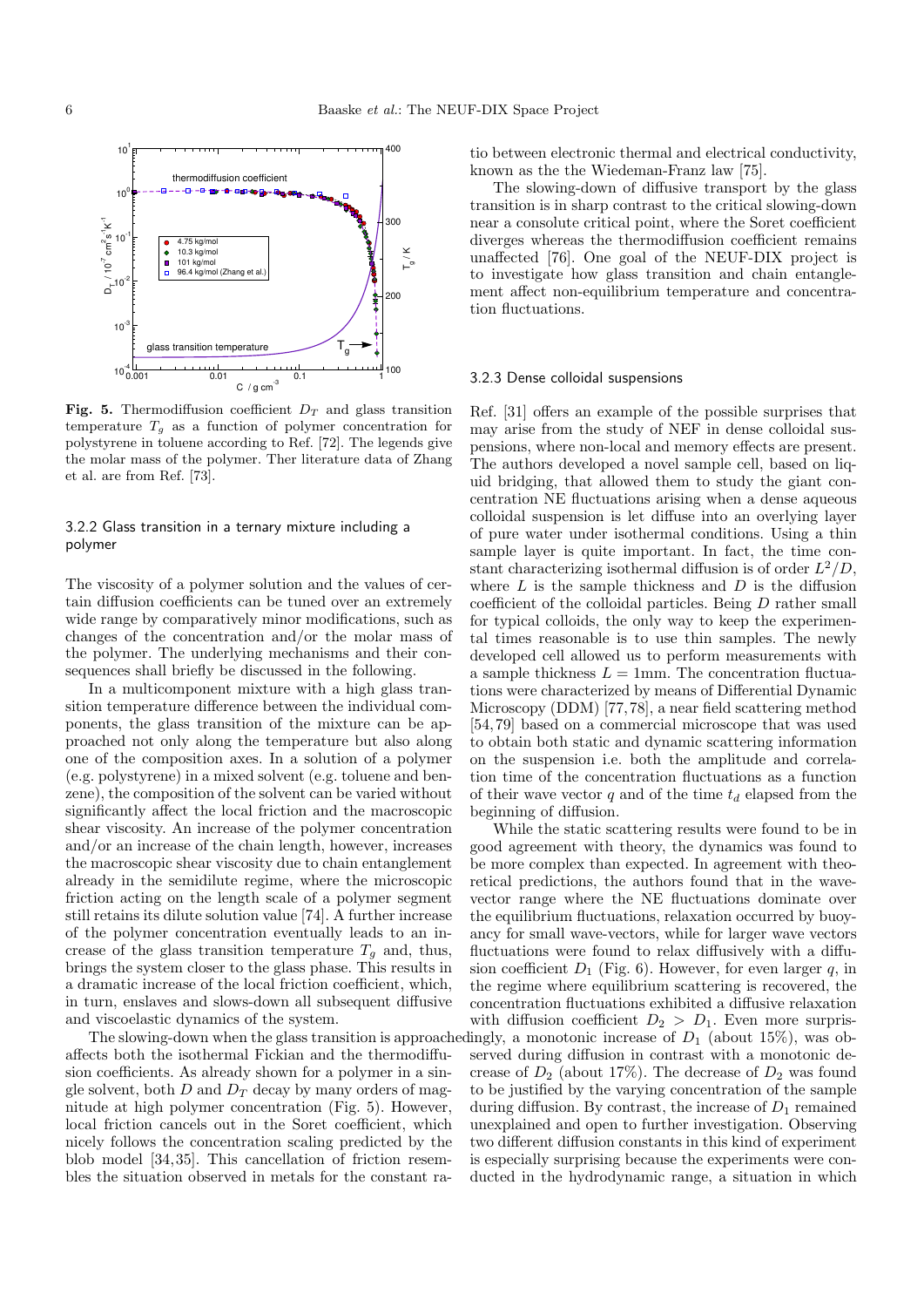

Fig. 6. Correlation time of the fast relaxation mode of concentration fluctuations in a diffusing non-equilibrium colloidal suspension as a function of the scattering wave-vector  $q$ , measured at approximately 700 s after the beginning of diffusion. The continuous line is the best fit of the low-q data with theory, which provides an estimate for the roll-off wave-vector  $q_{ro}$ and for the diffusion coefficient  $D_1$ . The dashed line is a fit of the high-q data with  $\tau(q) = (D_2 q^2)^{-1}$ , where  $D_2 > D_1$ .

the sample should behave effectively as a molecular binary mixture.

Future experiments could take advantage of larger colloidal particles. This will allow highlighting differences with ordinary liquid mixtures in the structure and dynamics of non-equilibrium fluctuations. The use of concentrated suspensions will allow to explore regimes currently not available to analytic theoretical models and to highlight the role of interactions between the particles and possibly that of the Casimir forces induced by nonequilibrium fluctuations. On Earth, the non-equilibrium fluctuations are strongly affected by the effect of gravity, which also gives rise to the sedimentation of the particles. Under microgravity conditions the absence of the effects of buoyancy would allow achieving a better characterization of the transition between the two diffusive regimes described above. Moreover, an improve in the understanding of the non-equilibrium fluctuations in colloidal systems in space could also shed new light on the crystallization of colloids, which is known to be strongly affected by the presence of gravity [80]. Therefore, a microgravity environment is not only beneficial, but strictly needed to perform such experiments.

## 3.3 Transient fluctuations in thermodiffusion separation

So far non-equilibrium fluctuations have been investigated mostly at steady-state or during quasi-stationary processes  $[45]$ , such as free diffusion  $[16, 18, 19, 31]$ . A key open question is represented by the behavior of the fluctuations during the transient leading to the development of a macroscopic concentration gradient in a binary liquid mixture.



Fig. 7. Time evolution of the structure factor of nonequilibrium concentration fluctuations during the approach to steady state under microgravity conditions. Small symbols: experimental data; dashed lines: simulations; dots: exact theory [25]

Recent simulations [21] investigated the development of non-equilibrium fluctuations induced by the Soret effect in a solution of a polystyrene polymer in toluene under microgravity. The conditions mirrored those found in the GRADFLEX space experiment [20]. The sample was initially kept at a constant temperature. A temperature gradient was then suddenly applied to it to induce a mass flow through the Soret effect. This mass flow determined the gradual development of a concentration gradient inside the sample. This kind of configuration is extremely interesting, because the slow development of the macroscopic profile inside the sample allows to investigate the birth of non-equilibrium concentration fluctuations. Simulations showed that the mean squared amplitude  $S(q)$ of the fluctuations as a function of wave vector exhibits the traditional power law behavior with exponent -4 at large wave vectors. However, at intermediate wave vectors  $S(q)$  exhibits a peak. Quite interestingly, the time evolution of this peak is characterized by a spinodal-like growth of the fluctuations [81–83], which has been confirmed only partially by the GRADFLEX experimental data (Fig.  $7)$  [20, 21]. Future experiments will require a better statistical characterization of the transient state. This can be achieved both by iterating the experiment and by using a suspension of large colloidal particles or polymer to slow down the kinetics sufficiently to allow the investigation of the slow development of a concentration gradient induced by thermophoresis. On Earth, the presence of gravity quenches the long wave length fluctuations and inhibits completely the dynamic scaling of the fluctuations. Such inhibition would be avoided in microgravity, where the finite-size effects would acquire importance [44, 20, 21, 25].

# 3.4 Numerical Simulations of Nonequilibrium Fluctuation Experiments

The theoretical analysis of nonequilibrium thermal fluctuations uses fluctuating hydrodynamics (FHD) [4]. The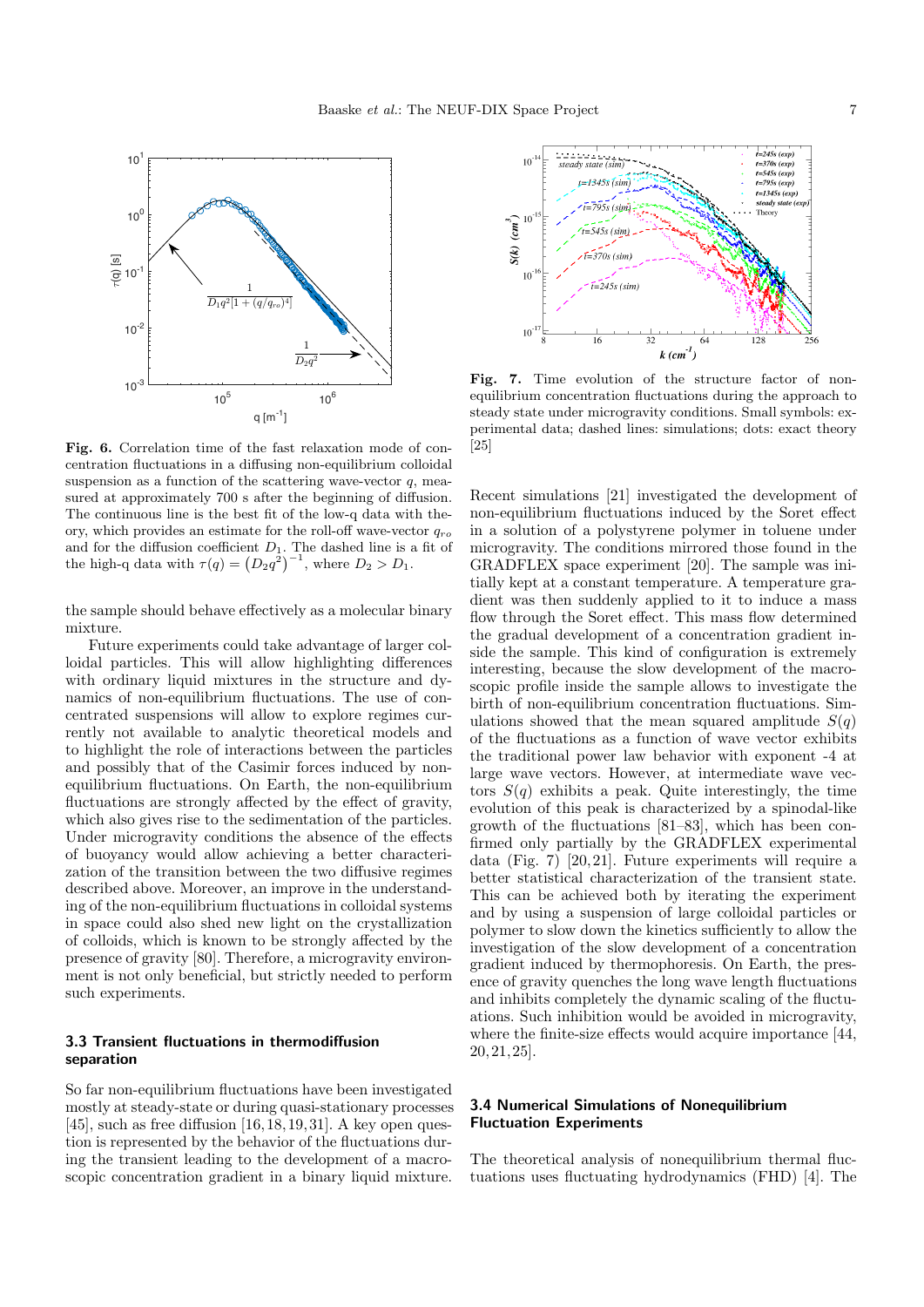basic idea in FHD is to add stochastic fluxes to the familiar deterministic partial differential equations (PDEs) of fluid dynamics, giving a system of stochastic PDEs (SPDEs). In order to solve these complicated SPDEs, one first linearizes the equations around the solution of the deterministic equations, and then solves the resulting *linear* SPDEs using (generalized) Fourier transform techniques, as illustrated on a number of relevant examples in the book [4]. This analytical approach is quite cumbersome and is only feasible if a number of additional approximations are made, many of which fail in the experiments discussed in this paper. Firstly, the deterministic state is taken to be time independent; this only applies to the study of nonequilibrium steady states (NESS) and not to transient phenomena. Secondly, the transport coefficients in the equations are assumed to be constant; this only applies to weak gradients and nearly homogeneous states. Thirdly, boundary conditions are often simplified or ignored all together because of the analytical complexity of constructing a suitable (Fourier-like) basis that respects the boundary conditions; this only works for wavelengths that are much smaller than the sample thickness. Fourthly, in order to simplify the analysis terms are often omitted, for example, inertia may be ignored or cross-coupling between temperature and concentration fluctuations may be neglected; this misses a number of relevant phenomena such as propagative (inertial) modes. Fifthly, nonlinear terms are ignored, even in the deterministic equations, and nonlinearities in the fluctuations are completely omitted in the framework of linearized fluctuating hydrodynamics; this fails at small scales [46, 84, 85], and close to NE transitions like the convection threshold.

An alternative approach that can, in principle, remove all five approximations discussed above, is to use computer simulations to solve the equations of FHD with realistic boundary conditions, transient flows, state-dependent coefficients, large gradients, and including all nonlinear terms. Over the past decade, there has been a concerted effort to develop the required algorithms and computer codes and to apply them to the analysis of recent experiments. Developing numerical solvers for the SPDEs of FHD consists of two steps: discretizing the equations in space by using a spatial grid of cells to obtain a system of SPDEs, best done using finite volume methods [86– 88], and then discretizing the resulting equations in time [87–89]. One of the key benefits of discretizing the original nonlinear SPDEs is that, if the fluctuations are small (cells are large and contain many molecules), the code will perform the linearization around the deterministic solution automatically without requiring any extra work [89]. Similarly, if the fluctuations are not small (cells are small and contain few molecules), the renormalization of the deterministic equations by the fluctuations will automatically be done by the code [85].

Simulations of experiments closely related to the ones described in this paper have already been carried out with notable success. The earliest work focused on the giant concentration fluctuations measured at steady state [87, 90] and during the transient [21] of the GRADFLEX experiment. This confirmed the applicability of FHD as a model of transient giant fluctuations, a test not possible before due to the difficulty of analytical calculations. Further work regarded fluctuations in the highly heterogeneous diffusive mixing of water and glycerol [91], the effect of confinement on the dynamics of fluctuations in a binary mixture [30], or the impact of giant fluctuations on the initial development of a doubly-diffusive gravitational instability in a ternary mixture [92, 93]. The computational algorithms have further been extended to study giant nonequilibrium fluctuations in the presence of surface tension [94], chemical reactions [95], as well as electrostatic effects for electrolyte solutions [96]; the predictions made by the simulations have yet to be confirmed experimentally.

Computer simulations have a number of advantages as described above, however, it should be noted that they have a number of shortcomings as well. The most important one is the limitation on the range of space and time scales that can be covered due to finite computational resources, especially in three-dimensional simulations and in cases where several distinct physical processes operate at different scales. Solving the FHD equations numerically therefore requires the development of multiscale techniques, which is nontrivial in the presence of fluctuations [89, 85]. The second limitation is that, the computer algorithms simulate a stochastic process and therefore a Monte Carlo algorithm is required to average over the fluctuations and obtain ensemble averages; this requires very long runs to obtain a large number of samples and reduce the statistical error bars in the computed averages.

The fact that the simulations generate samples of the stochastic process that is expected to mimic the real experiments is also an advantage of computer simulations, that has unfortunately not been exploited up to now. Namely, one can incorporate in the simulations a model of all of the sources of noise in the experiments, including intrinsic (thermal) fluctuations, measurement errors, external noise, etc. Once this is done, the simulations become a complete model of the experiments and can be compared to the experiments directly. This is unlike the traditional method which first processes the experimental results to remove noise and average over samples, and then fit the data with theoretical predictions in order to extract parameters [32], and compare those fitted values, rather than the directly measured stochastic samples, to theory, simulations or other experimental measurements. Instead, we propose that Bayesian inference can be used with the simulations acting as a stochastic sampler of the possible experimental outcomes, combined with actual experimental measurements, in order to extract complete posterior distributions of the relevant physical parameters. This will inform the experimentalist which parameters can actually be inferred with sufficient confidence from the measurements and allow for a meaningful quantitative comparison to alternative measurements of the same physical properties. We note that such an ambitious inverse inference program requires two challenging feats: storing a lot of raw experimental data (instead of just averages), and doing a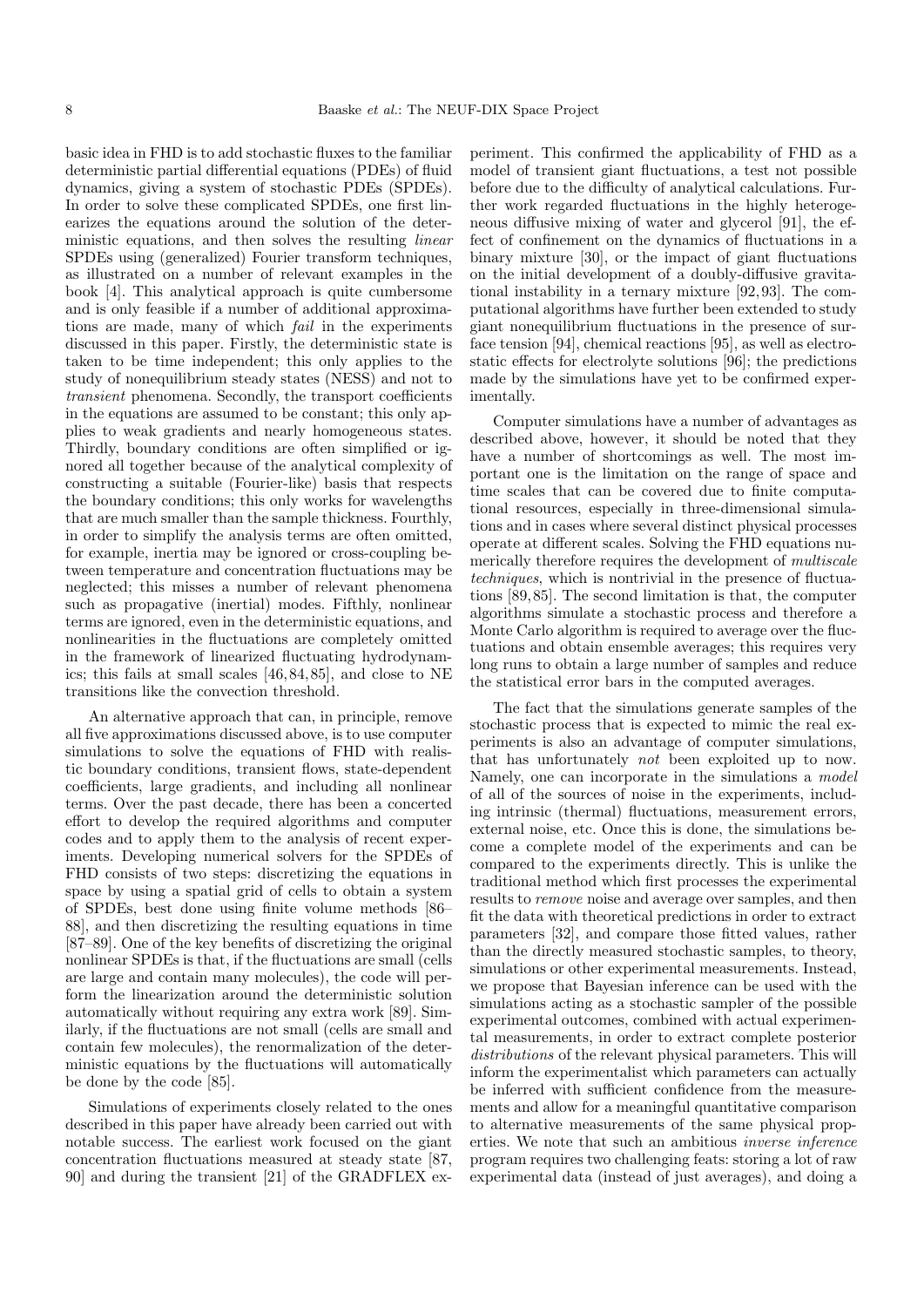

Fig. 8. Conceptual setup of near field scattering diagnostics. The interference fringes between the scattered light and the transmitted beam are collected by a detector in the near field.

large number of simulations to obtain sufficient sampling of the posterior distribution. This puts such an effort in the increasingly important and rapidly developing field of Big Data (data science).

#### 3.5 Experimental technique

The ideal experimental techniques to study fluctuations in transparent dielectric samples at the mesoscopic scale are low angle scattering techniques. Local density inhomogeneities  $\delta \rho(x)$  are associated to local variations of refractive index  $\delta n(x) = (\partial n/\partial \rho)\delta \rho(x)$  that scatter the impinging light in the surrounding space. The intensity of the scattered light at an angle  $\theta$  in the far field, is proportional to the mean square amplitude of density fluctuations  $\langle \delta \rho(q)^2 \rangle$  as a function of the transferred wave vector  $q = 4\pi/\lambda \sin(\theta/2)$  [97,98]. The undoubted advantage of these techniques is that they allow to make a direct measurement of the statistical properties of a sample. In fact the  $\delta \rho(x)$  density distribution may be decomposed in normal modes, and in far field each mode is associated with a plane wave propagating in a well defined direction, whose intensity can be easily measured with a light detector. When density variations occur on large spatial scale, as in the case of fluctuations, the light scattered at small angles is affected by the presence of the transmitted beam. Removing the transmitted beam makes the optical alignment a very delicate task [99–101]. Besides, absolute light scattering measurements are extremely difficult, as the scattered intensity is relative to that of the incident beam, but the two are measured by different sensors.

In order to overcome these difficulties, heterodyne near field techniques are the most promising ones. The scattered pattern collected at small distances from the sample allows to recover the structure factor of the sample [50– 52, 102, 77]. The basic idea is that the transmitted beam and the scattered light are collected on the same detector measuring their interference pattern, as shown in Fig. 8.

In this case, the intensity measured by the sensor is given by

$$
I(q) \propto |E_0 + E_s|^2 = (E_0 + E_s)(E_0 + E_s)^* =
$$
  

$$
|E_0|^2 + 2Re(E_0 E_s^*) + |E_s|^2 \simeq |E_0|^2 + 2Re(E_0 E_s^*) \quad (4)
$$

 $E_0$  being the amplitude of the incident field and  $E_s$  the scattered field, with  $|E_s|^2 \ll |E_0|^2$ . The main advantages of these techniques are [54]:

- i) high sensitivity: signal proportional to the scattered field
- ii) self referencing: absolute measurement
- iii) simple optical alignment
- iv) simultaneous static and dynamic measurements.

This heterodyne scheme has been the basis of various experimental techniques, both static and dynamic, such as Near Field Scattering [52], Shadowgraph [102, 53], Schlieren [103, 53] and Differential Dynamic Microscopy [77]. All the mentioned techniques can be used either for static measurements or for dynamic ones by means of the Differential Dynamic Algorithm [104, 77] possibly by taking advantage of the calculus power of modern Graphic Processor Units [105, 106]. In particular the shadowgraph diagnostics allow to reach very small wave vectors by using an extremely simple optical setup and it's probably the most promising candidate for the integration into existing space facilities.

# 4 Conclusions

The project we propose is in-line with the strategic objectives of research in Europe. Since a better comprehension of the physics behind equilibrium fluctuations leads to several practical applications summarized above, it is foreseeable that a deeper understanding of NEFs will also pave the way to technical developments benefitting the society. In fact, the fundamental understanding of nonequilibrium fluctuations will pave the way for the development of innovative technological solutions for the rapid and non-invasive characterization of fluids out-of equilibrium, which could represent an important innovative tool in solving health and environmental issues.

# 5 Acknowledgements

We acknowledge support from the European Space Agency. We thank the GRADFLEX Team for the results in Fig. 1 and F. Giavazzi for help in preparing Fig.6. FC and HB acknowledge financial support from the Centre National d'Etudes Spatiales (CNES). JOZ thanks the Spanish 'Secretaría de Estado de Investigación' for the research grant FIS2014–58950–C2–2–P.

# **References**

- 1. B. Berne, R. Pecora, Dynamic Light Scattering: With Applications to Chemistry Biology and Physics (John Wiley and Sons, New York, 1976)
- 2. J.P. Boon, S. Yip, Molecular Hydrodynamics (Dover, New York, 1980)
- 3. R.D. Mountain, J.M. Deutch, J. Chem. Phys. 20, 1103 (1969)
- 4. J.M. Ortiz de Zárate, J.V. Sengers, Hydrodynamic fluctuations in fluids and fluid mixtures (Elsevier, Amsterdam, 2006)
- 5. C. Domb, The Critical Point (Taylor & Francis, London, 1996)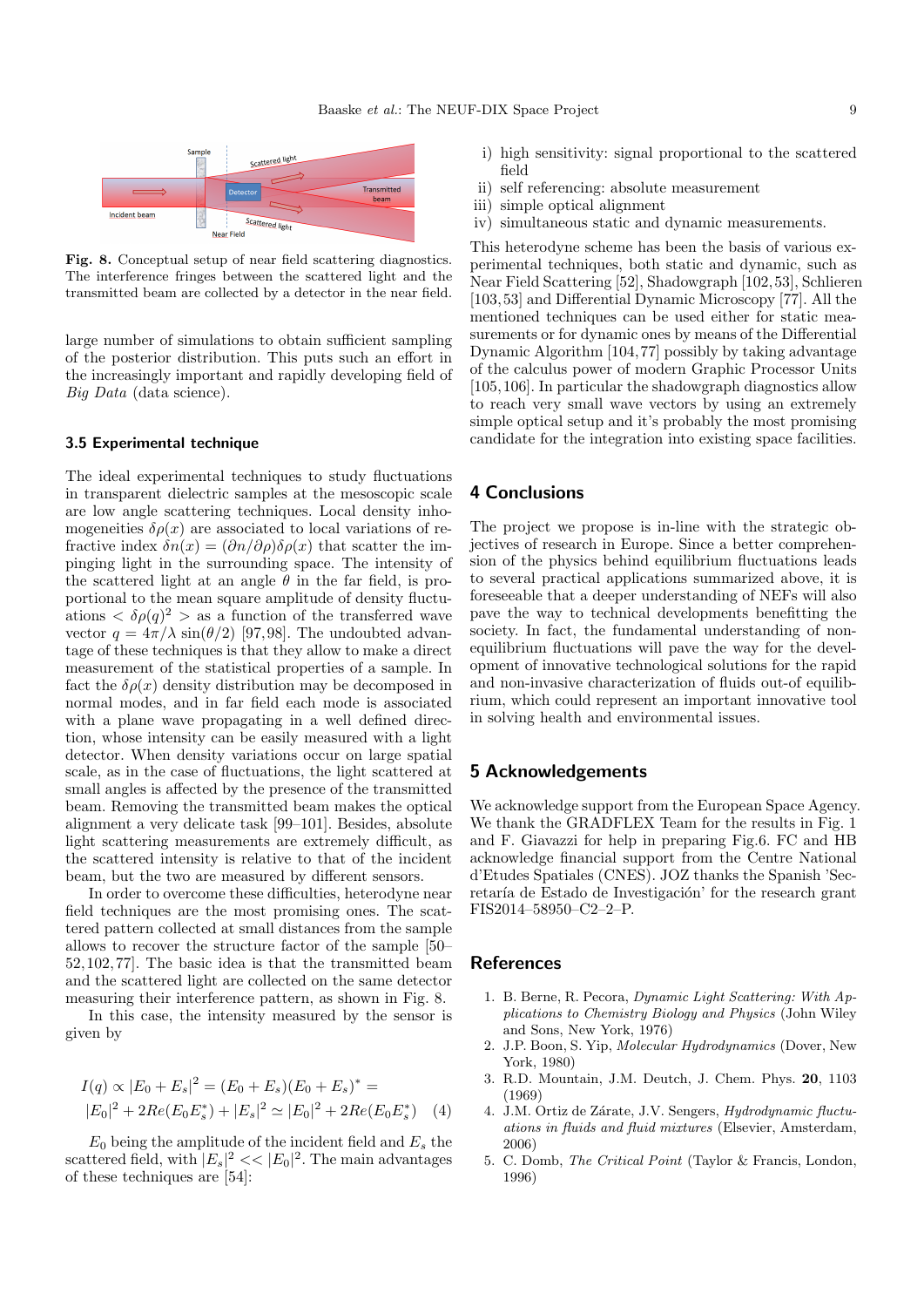- 6. M.E. Fisher, P.G. de Gennes, C. R. Acad. Sc. Paris B 287, 207 (1978)
- 7. C. Hertlein, L. Helden, A. Gambassi, S. Dietrich, C. Bechinger, Nature 451, 172 (2008)
- 8. T.R. Kirkpatrick, E.G.D. Cohen, J.R. Dorfman, Phys. Rev. A 26, 995 (1982)
- 9. D. Ronis, I. Procaccia, Phys. Rev. A 26, 1812 (1982)
- 10. B.M. Law, J.C. Nieuwoudt, Phys. Rev. A 40, 3880 (1989)
- 11. J.C. Nieuwoudt, B.M. Law, Phys. Rev. A 42, 2003 (1990)
- 12. P.N. Segrè, R.W. Gammon, J.V. Sengers, Phys. Rev. E 47, 1026 (1993)
- 13. W.B. Li, P.N. Segré, R.W. Gammon, J.V. Sengers, Physica A 204, 399 (1994)
- 14. W.B. Li, P.N. Segré, R.W. Gammon, J.V. Sengers, J. Phys.: Condens. Matter A 6, 119 (1994)
- 15. A. Vailati, M. Giglio, Phys. Rev. Lett. 77, 1484 (1996)
- 16. A. Vailati, M. Giglio, Nature 390, 262 (1997)
- 17. W.B. Li, K.J. Zhang, J.V. Sengers, R.W. Gammon, J.M. Ortiz de Zárate, Phys. Rev. Lett. **81**, 5580 (1998)
- 18. D. Brogioli, A. Vailati, M. Giglio, Phys. Rev. E 61, R1 (2000)
- 19. F. Croccolo, D. Brogioli, A. Vailati, M. Giglio, D.S. Cannell, Phys. Rev. E 76, 041112 (2007)
- 20. A. Vailati, R. Cerbino, S. Mazzoni, C.J. Takacs, D.S. Cannell, M. Giglio, Nature Comm 2, 290 (2011)
- 21. R. Cerbino, Y. Sun, A. Donev, A. Vailati, Sci. Rep. 5, 14486 (2015)
- 22. F. Croccolo, C. Giraudet, H. Bataller, R. Cerbino, A. Vailati, Microgravity Sci. Technol. 28, 467 (2016)
- 23. T.R. Kirkpatrick, J.M. Ortiz de Zárate, J.V. Sengers, Phys. Rev. Lett. 110, 235902 (2013)
- 24. T.R. Kirkpatrick, J.M. Ortiz de Zárate, J.V. Sengers, Phys. Rev. Lett. 115, 035901 (2015)
- 25. J.M. Ortiz de Zárate, T.R. Kirkpatrick, J.V. Sengers, Eur. Phys. J. E 38, 99 (2015)
- 26. T.R. Kirkpatrick, J.M. Ortiz de Zárate, J.V. Sengers, Phys. Rev. E 93, 012148 (2016)
- 27. T.R. Kirkpatrick, J.M. Ortiz de Zárate, J.V. Sengers, Phys. Rev. E 93, 032117 (2016)
- 28. D. Brogioli, F. Croccolo, A. Vailati, Phys. Rev. E 94, 022142 (2016)
- 29. H. Bataller, C. Giraudet, F. Croccolo, J.M. Ortiz de Zárate, J. M., Microgravity Sci. Technol., accepted for publication (2016)
- 30. C. Giraudet, H. Bataller, Y. Sun, A. Donev, J.M. Ortiz de Zárate, F. Croccolo, Europhys. Lett. 111, 60013 (2015)
- 31. F. Giavazzi, G. Savorana, A. Vailati, R. Cerbino, Soft Matter 12, 6588 (2016)
- 32. F. Croccolo, H. Bataller, F. Scheffold, J. Chem. Phys. 137, 234202 (2012)
- 33. J.M. Ortiz de Zárate, C. Giraudet, H. Bataller, F. Croccolo, Eur. Phys. J. E 37, 77 (2014)
- 34. J. Rauch, W. Köhler, Phys. Rev. Lett. 88, 185901 (2002)
- 35. J. Rauch, W. Köhler, J. Phys. Chem. 119, 11977 (2003)
- 36. F. Croccolo, D. Brogioli, A. Vailati, M. Giglio, D.S. Cannell, Ann. N. Y. Acad. Sci. 1077, 365 (2006)
- 37. A. Oprisan, S. Oprisan, A. Teklu, Appl. Opt. 49, 86 (2010)
- 38. A. Donev, E. Vanden-Eijnden, J. Chem. Phys. 140, 234115 (2014)
- 39. A. Donev, A. Nonaka, A.K. Bhattacharjee, A.L. Garcia, J.B. Bell, Physics of Fluids 27, 037103 (2015)
- 40. A. Vailati, R. Cerbino, S. Mazzoni, M. Giglio, G. Nikolaenko, C.J. Takacs, D.S. Cannell, W.V. Meyer, A.E. Smart, Appl. Opt. 45, 2155 (2006)
- 41. C.J. Takacs, A. Vailati, R. Cerbino, S. Mazzoni, M. Giglio, D.S. Cannell, Phys. Rev. Lett. 106, 244502 (2011)
- 42. P.N. Segré, J.V. Sengers, Physica A 198, 46 (1993)
- 43. F. Giavazzi, A. Vailati, Phys. Rev. E 80, R015303 (2009)
- 44. J.M. Ortiz de Zárate, F. Peluso, J.V. Sengers, Eur. Phys. J. E 15, 319 (2004)
- 45. A. Vailati, M. Giglio, Phys. Rev. E 58, 4361 (1998)
- 46. D. Brogioli, A. Vailati, Phys. Rev. E 63, 012105 (2000)
- 47. A. Donev, A. Fuente, J.B. Bell, A.L. Garcia, Phys. Rev. Lett. 106, 204501 (2011)
- 48. A. Donev, T.G. Fai, E. Vanden-Eijnden, J. Stat. Mech. P04004, 204501 (2014)
- 49. I. Lizarraga, C. Giraudet, F. Croccolo, M.M. Bou-Ali, H. Bataller, Microgravity Sci. and Technol. 28, 267 (2016)
- 50. M. Giglio, M. Carpineti, A. Vailati, Phys. Rev. Lett. 85, 1416 (2000)
- 51. M. Giglio, M. Carpineti, A. Vailati, D. Brogioli, Appl. Optics 40, 4036 (2001)
- 52. D. Brogioli, A. Vailati, M. Giglio, Appl. Phys. Lett. 81, 4109 (2002)
- 53. F. Croccolo, D. Brogioli, App. Opt. 50, 3419 (2011)
- 54. R. Cerbino, A. Vailati, Curr. Opin. Colloid Interface Sci. 14, 416 (2009)
- 55. S.J. Veen, O. Antoniuk, B. Weber, M.A.C. Potenza, S. Mazzoni, P. Schall, G.H. Wegdam, Phys. Rev. Lett. 109, 248302 (2012)
- 56. S. Mazzoni, M.A.C. Potenza, M.D. Alaimo, S.J. Veen, M. Dielissen, E. Leussink, J.L. Dewandel, O. Minster, E. Kufner, G. Wegdam et al., Rev. Sci. Instrum. 84, 043704 (2013)
- 57. C. Giraudet, H. Bataller, F. Croccolo, Eur. Phys. J. E 37, 107 (2014)
- 58. H.B.G. Casimir, Proc. Koninklijke Nederlandse Acad. Wetenschappen B 51, 793 (1948)
- 59. A. Gambassi, C. Hertlein, L. Helden, C. Bechinger, S. Dietrich, Europhysics News 40, 18 (2009)
- 60. J.M. Ortiz de Zárate, R. Pérez Cordón, J.V. Sengers, Physica A 291, 113 (2001)
- 61. R. Schmitz, Physica A 206, 25 (1994)
- 62. M.M. Bou-Ali, A. Ahadi, D.A. de Mezquia, Q. Galand, M. Gebhardt, O. Khlybov, W. Köhler, M. Larranaga, J.C. Legros, T. Lyubimova et al., Eur. Phys. J. E 38, E0 (2015)
- 63. M. Gebhard, W. Köhler, Eur. Phys. J. E 38, 24 (2015)
- 64. W. Köhler, K.I. Morozov, J. Non-Equilib. Thermodyn. 41, 151 (2016)
- 65. M. Gebhardt, W. Köhler, J. Chem. Phys. 142, 084506 (2015)
- 66. M. Gebhardt, W. Köhler, J. Chem. Phys. 143, 164511 (2015)
- 67. S. Srinivasan, M.Z. Saghir, J. Chem. Phys. 131, 124508 (2009)
- 68. S.V. Vaerenbergh, S. Srinivasan, M.Z. Saghir, 131, 114505 (2009)
- 69. M. Touzet, V.L. G. Galliero, M.Z. Saghir, F. Montel, J.C. Legros, Comptes Rendus - Mécanique 339, 318 (2011)
- 70. G. Galliero, H. Bataller, F. Croccolo, R. Vermorel, P. a. Artola, B. Rousseau, V. Vesovic, M.M. Bou-Ali, J.M. Ortiz de Zárate, S. Xu et al., Microgravity Sci. and Technol. 28, 79 (2016)